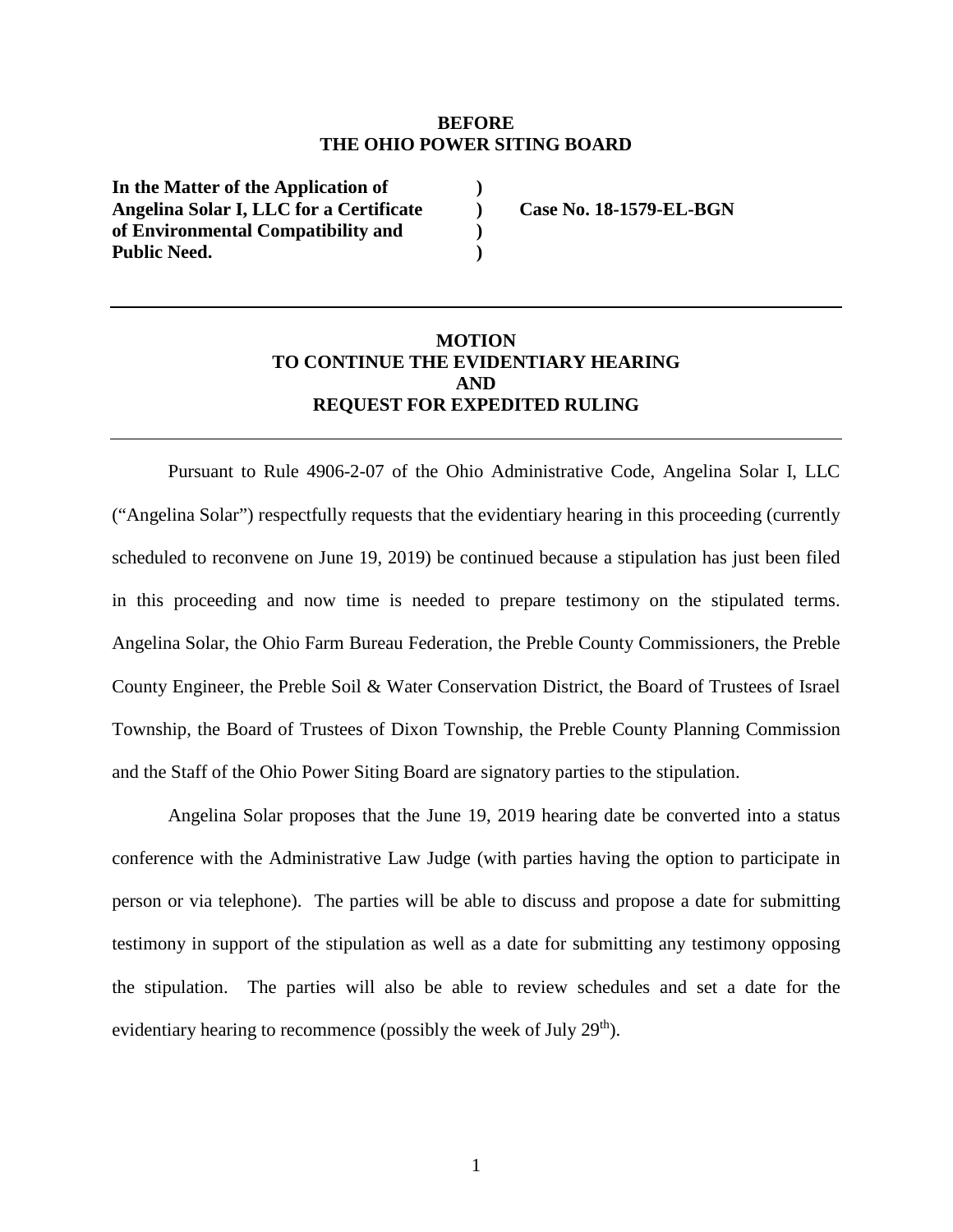Good cause exists for granting this motion. Angelina Solar intends to submit written direct testimony to support the stipulation, which includes revisions to Staff's recommended conditions as well as new proposed conditions. It is possible that Angelina Solar will have multiple witnesses to support the stipulation. It is also possible that other parties may file testimony. Continuing the hearing will provide the parties with needed time to evaluate the stipulation and prepare/submit testimony prior to the hearing recommencing.<sup>1</sup> Holding a status conference will assist in coordinating schedules and ensure input from all parties on a schedule for filing testimony as well as a date for reconvening the hearing.

Pursuant to Rule 4906-2-27(C) of the Ohio Administrative Code, Angelina Solar requests an expedited ruling on this Motion. Counsel for Angelina Solar has contacted counsel for all other parties, and no party objects to the granting of this motion or the issuance of a ruling without the filing of memoranda. Accordingly, for the above reasons, Angelina Solar requests that the Administrative Law Judge grant, on an expedited basis, its motion to continue the June 19, 2019 hearing date and instead hold a status conference with the parties (in person and by phone) on June 19, 2019, to set a schedule for filing testimony and a new hearing date.

Respectfully submitted,

/s/ Michael J. Settineri Michael J. Settineri (0073369), Counsel of Record MacDonald W. Taylor (0086959) VORYS, SATER, SEYMOUR AND PEASE LLP 52 East Gay Street Columbus, Ohio 43215 (614) 464-5462 (614) 719-5146 (fax) mjsettineri@vorys.com mwtaylor@vorys.com *Attorneys for Angelina Solar I, LLC* 

<sup>&</sup>lt;sup>1</sup> Angelina Solar also notes that one of its witnesses is not available for the June  $19<sup>th</sup>$  hearing date, and that rescheduling the hearing would allow for that witness to appear and testify.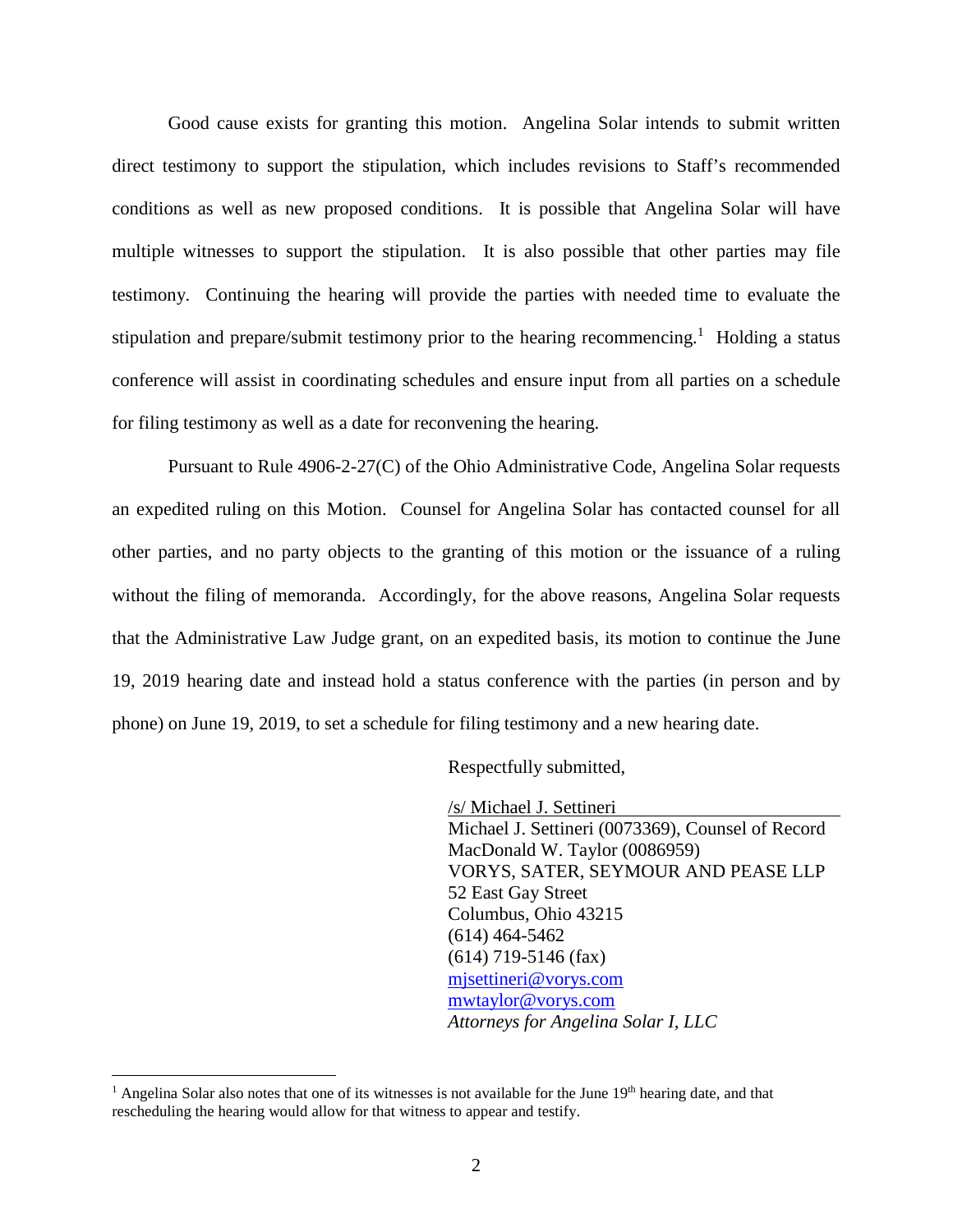## **CERTIFICATE OF SERVICE**

The Ohio Power Siting Board's e-filing system will electronically serve notice of the filing of this document on the parties referenced on the service list of the docket card who have electronically subscribed to the case. In addition, the undersigned certifies that a courtesy copy of the foregoing document is also being served (via electronic mail) on the 14th day of June 2019 upon all persons/entities listed below:

Jodi Bair Jodi.bair@ohioattorneygeneral.gov

Dylan Borchers dborchers@bricker.com

Kathryn West kwest@prebco.org

W. Joseph Scholler jscholler@fbtlaw.com

Thaddeus Boggs tboggs@fbtlaw.com Chad Endsley cendsley@ofbf.org

Leah Curtis lcurtis@ofbf.org

Amy Milam amilam@ofbf.org

Jack Van Kley jvankley@vankleywalker.com

Chris Walker cwalker@vankleywalker.com

/s/ Michael J. Settineri